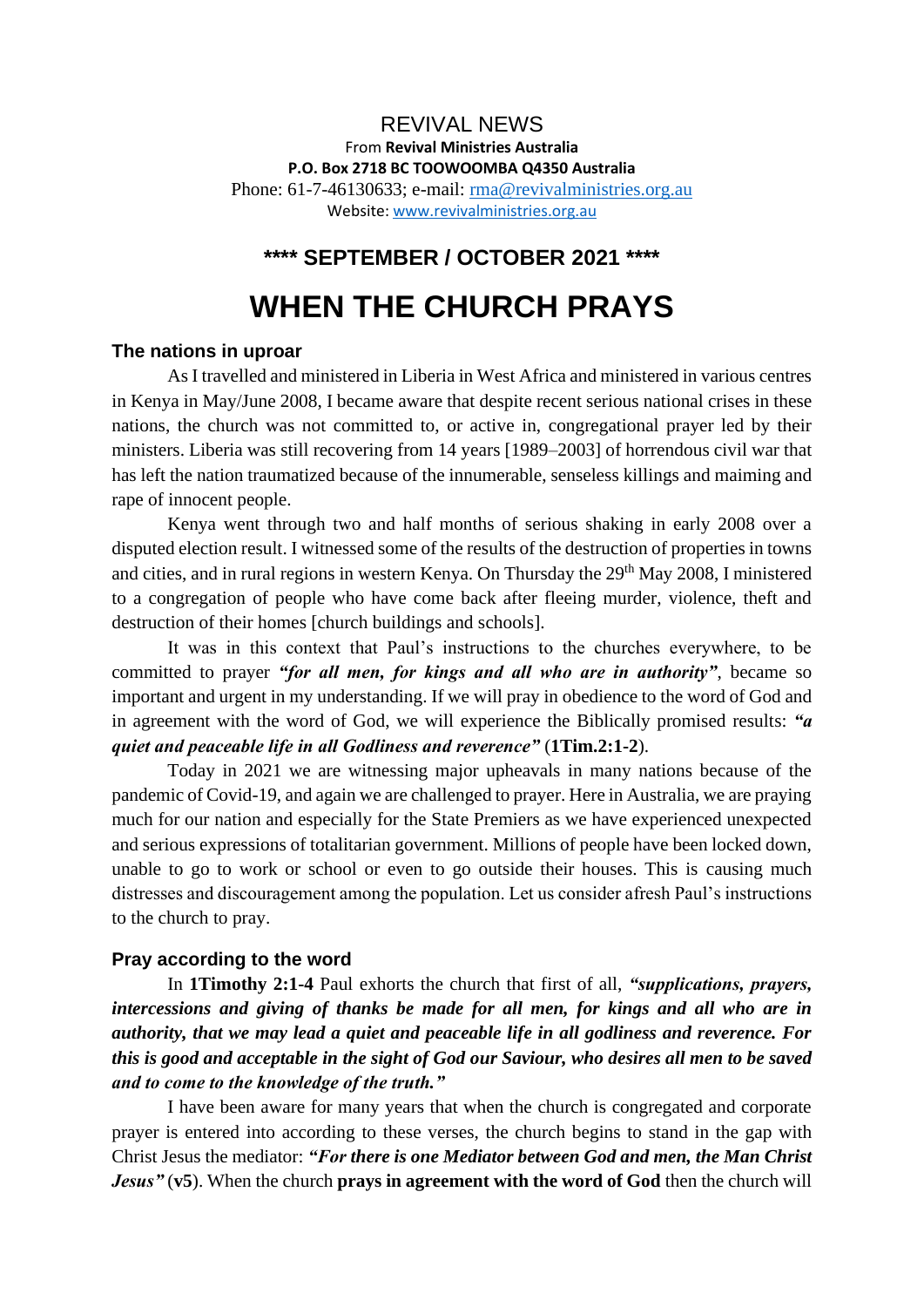experience the end result of the prayer: peace and quietness. Such prayer is a powerful act of spiritual warfare, as the church has been authorized by God to make such prayer in the name of Jesus the Messiah

In giving us the Lord's Prayer, Jesus has instructed us concerning the important elements of prayer. There is an invocation of God's kingdom; there is to be discernment of God's will. When the church stands in confession of prayer in agreement according to the will of God, then the prayer of the church will be established [answered] and God's will, will be done in the earth.

## **Prayer for all men – 1Tim.2:1**

Paul exhorts us in **1 Timothy 2:1** that it is *'of first importance'* [or *'first of all'*] *"that supplications, prayers, intercessions and giving of thanks be made for all men"*. He mentions three kinds, or three ways, of praying for all men and as well there should be the giving of thanks.

## • **Supplications**

What are supplications? The dictionary says they are entreaties, or humbly begging, making petition. It suggests a serious pleading and crying out to God for particular people [all men]. Consider the example of Jesus in **Hebrews 5:7**.

## • **Prayers**

What are prayers? Prayers include supplications but more generally prayer is our communication with God. This means prayer is a dialogue and we should listen for His answers.

**Philippians 4:6** tells us that it is by prayers and supplications that we *"make our requests known to God."* We know God has answered by the witness of *"the peace of God"* (**v7**) coming into our spirit.

Prayers and supplications are to be made *"in the Spirit"* (**Eph.6:18**). This means that in our prayer life we are to move from the soul realm to the spirit realm, where God is able to guide us.

## • **Intercessions**

What are intercessions? To intercede is to go on behalf of or to go between. It is to plead in favour of someone else; it can mean to mediate; it means to represent another at the throne of grace. Consider the testimony of Queen Esther who went before the King on behalf of her people.

## • **Giving of thanks**

## **1 Thess.5:17-18** tells us to *"pray without ceasing"* and *"in everything give thanks; for this is the will of God in Christ Jesus for you."*

**Ephesians 5:20** tells us to be *"giving thanks always for all things."* The giving of thanks is the attitude of a Spirit-filled believer and thankfulness to God is the attitude to undergird all prayer. The giving of thanks builds faith in our hearts.

• Prayer is to be made for **ALL MEN [including women]**.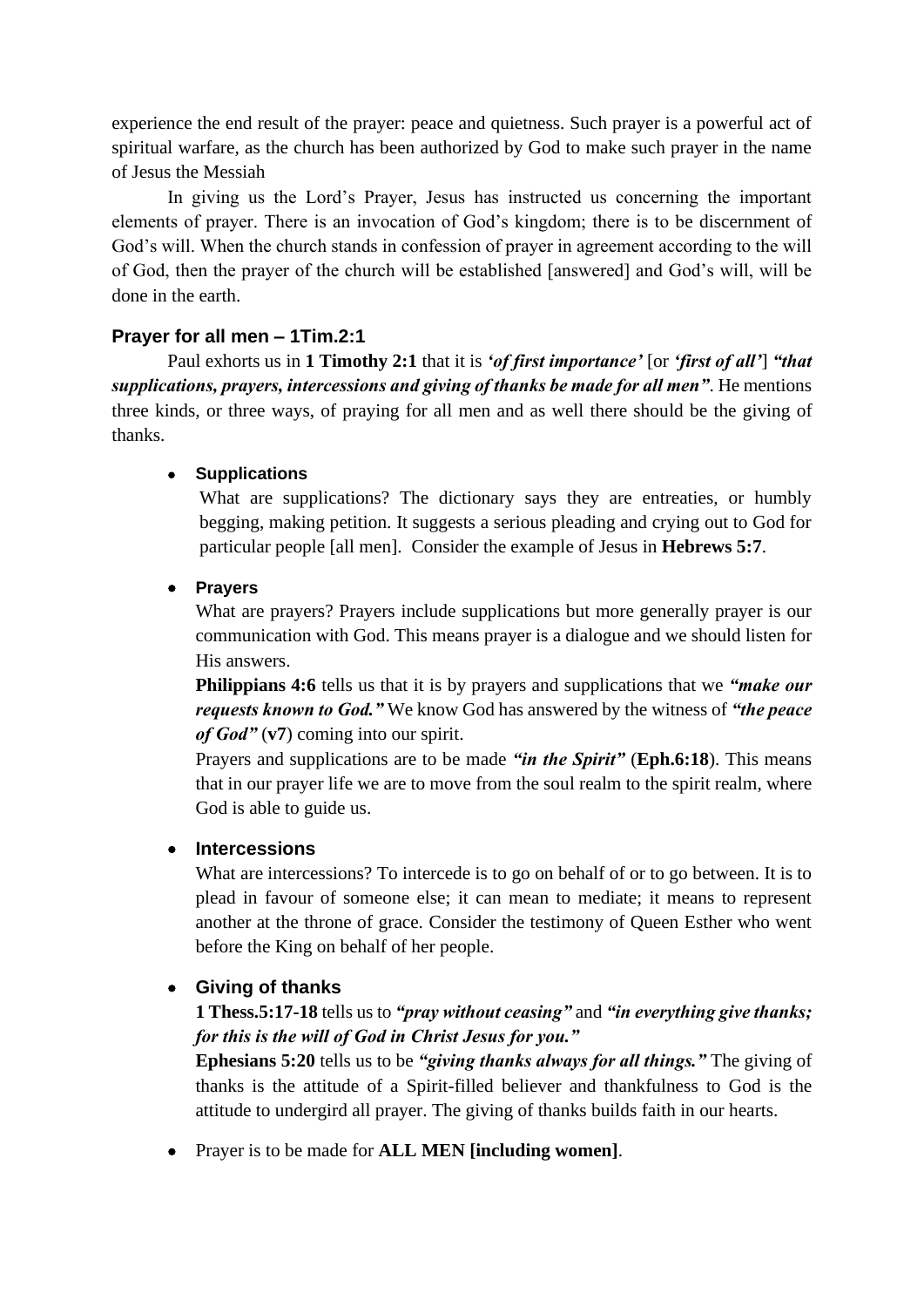## **Praying for all in authority**

## Paul then goes on to say, *"I desire therefore that the men pray everywhere lifting up holy hands, without wrath and doubting; in like manner also, the women…"* **1Tim.2:8-9a**.

In many churches the only prayer prayed is to ask God to bless the service and later to ask God to bless the offering and those who have given. The congregated church is meant to be praying *"for all men, for kings and all who are in authority"*. Despite civil war in Liberia and the unexpected upheaval in Kenya, the church can still be caught in the trap of thinking 'we go to church to get blessed'; and yet **the church is meant to be the fountain of blessing for the nation**.

When Jesus cleansed the temple, He proclaimed *"My house shall be called a house of prayer but you have made it a den of thieves"* **Matt. 21:13**. He was quoting from **Isaiah 56:7** where God had said that prayer in His house should be for **'all nations'**. In the context the nations are **'all men'** that Paul tells us to pray for.

## **Lifting up Holy Hands**

We can only pray genuinely and effectively by *"lifting up holy hands"* **1Tim 2:8**. If we lift up our hands to God with 'wrath and doubting' in our hearts we are being hypocritical and our hands are not holy.

## • **Without wrath**

At the end of the Lord's Prayer in **Matthew 6:9-13**, Jesus emphasizes a second time the need to forgive others as a prerequisite to answered prayer.

Wrath is anger seeking revenge. The Bible says *"be angry and sin not"* (**Eph. 4:26**). The Bible says *"Beloved, do not avenge yourselves, but rather give place to wrath, for it is written 'Vengeance is Mine, I will repay,' says the Lord'"* **Rom. 12:19**.

God says He will exercise wrath because only God can judge rightly.

Even though we have good cause to be angry with our enemy we are to ask God for the grace to forgive. Forgiveness is more powerful than revenge. Revenge harms others and binds the avenger. Forgiveness sets you free and places your enemy in the hands of God. *"If your enemy is hungry, feed him; if he is thirsty, give him a drink; for in so doing you will heap coals of fire on his head"* **Rom. 12:20**.

## • **Without doubting**

Paul says to pray without doubting. When terrible things happen we can wonder 'where is God?' And doubt comes into our hearts.

James warns that unless we ask in faith we *"will receive nothing from the Lord"* (**James 1:6-7**).

*"Without faith it is impossible to please God"* **Heb 11:6**. Before we can pray effectively we need to *"Take captive every thought to the obedience of Christ"* **2 Cor.10:5b**.

The church is called to stand in the gap in prayer for the nation. To do this effectively we must help every member of the church to embrace the grace to show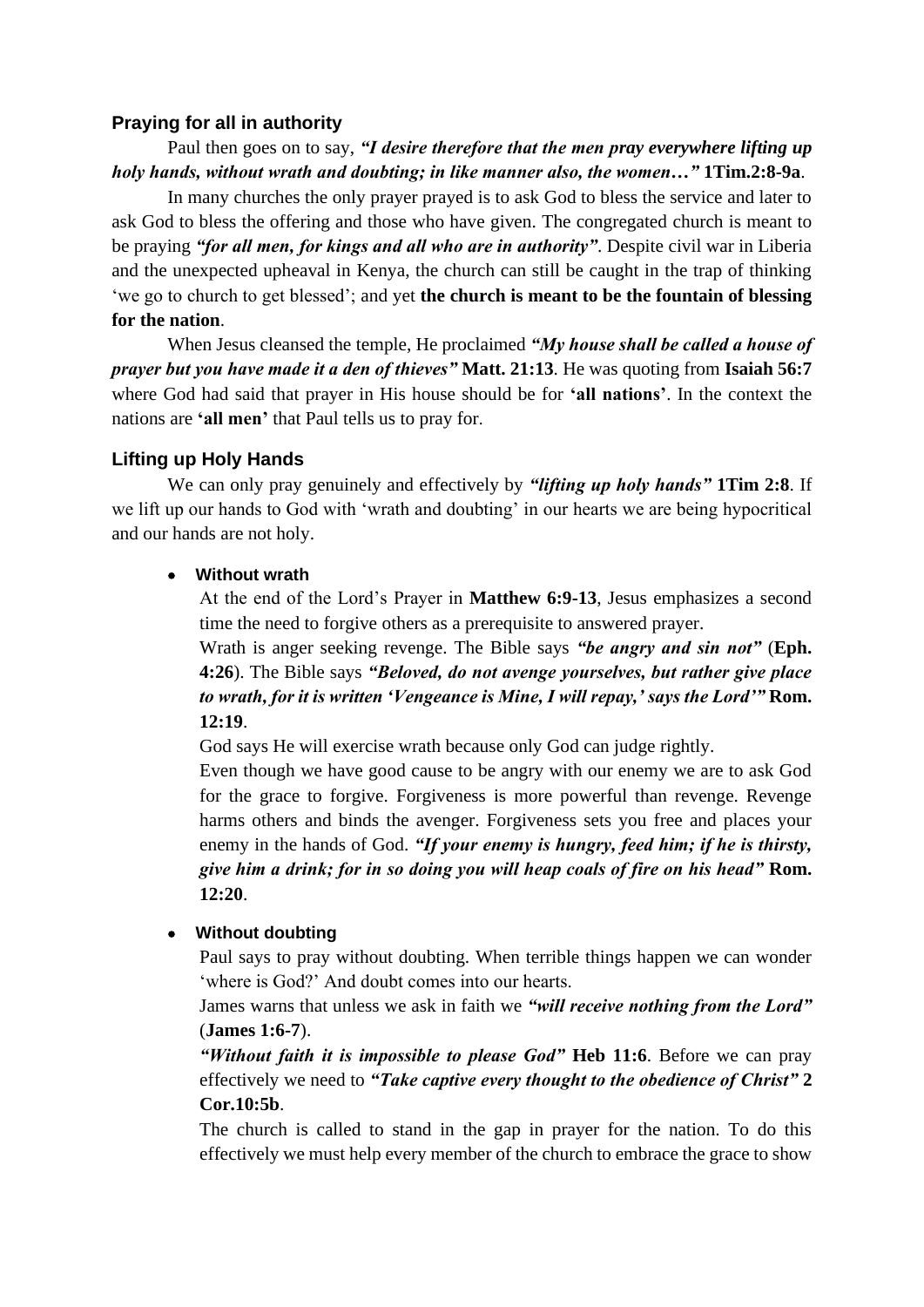mercy and forgiveness toward others; and to have a good confession of faith in the sovereignty of God and His ability to answer our prayers and save our nation.

#### **Therefore pray**

Therefore I exhort the church everywhere to be obedient to Paul's instructions in **1Timothy 2**. The church can make the difference in the nation. The church is to know how to conduct itself *"in the house of God"* (**1 Tim 3:15**). Every time the church meets it is good and acceptable to God to pray for your nation, to pray for rulers and those in authority.

### **The result of such prayer will be peace in the nation and the opportunity for the church to continue the work of the ministry, bringing all to the knowledge of the truth.**

#### **Prayer for kings and all in authority – 1Tim.2:2**

We are to pray for all men and then we are to pray specifically for kings – presidents, prime ministers – and all in authority, that is, in positions of prominence in our society and nation.

The result of such prayer will be *"quietness and peace"*. How many nations and how many cities do not have the blessing of *"leading a quiet and peaceable life in all godliness and reverence*"? Does the church stop to ask ourselves the question: Why is there not peace in our nation? In our city? The answer is: because the church is not giving first priority to prayer for the nation, for all men, for rulers and authorities.

#### **God's will is good – 1Tim.2:3-4**

It is *"good and acceptable in the sight of God our Saviour"* for us to pray diligently and committedly for all men and for the government of our nation. It is God's will for us to be able to live *"a quiet and peaceable life"*.

The goal of our prayer for all men, including the rulers, is their salvation. God *"desires all men to be saved and to come to the knowledge of the truth."* God is *"not willing that any should perish but that all should come to repentance"* (**2Pet.3:9**). Men will be saved when they come to the knowledge of the truth. How shall they hear the truth?

#### **There is a Mediator – 1Tim.2:5**

Job knew his need for a redeemer; he needed someone to go before God on his behalf. His friends could not help him (**Job 19:25**). Once Christ has come, Paul declares, *"There is one God and one Mediator between God and men, the Man Christ Jesus."* The core message of the New Testament is that *"Jesus is the Christ"* **Acts 5:42**. The result of Christ dying is that we can *"come boldly to the throne of grace"* (**Heb.4:16**) and we can boldly *"enter the Holiest by the blood of Jesus"* (**Heb.10:19**).

#### **He gave Himself a ransom for all – 1Tim.2:6**

A ransom is the cost of redemption. This concept comes from the market place and referred to the buying of a slave's freedom. The ransom for all men to be saved was the blood of Jesus: His life. He gave His life so that we could be set free from the bondage and corruption of sin and death.

It can become a snare for the Christian to be glad to be saved but to forget that Jesus gave His life for **all** men. The practising church so often is only concerned for themselves and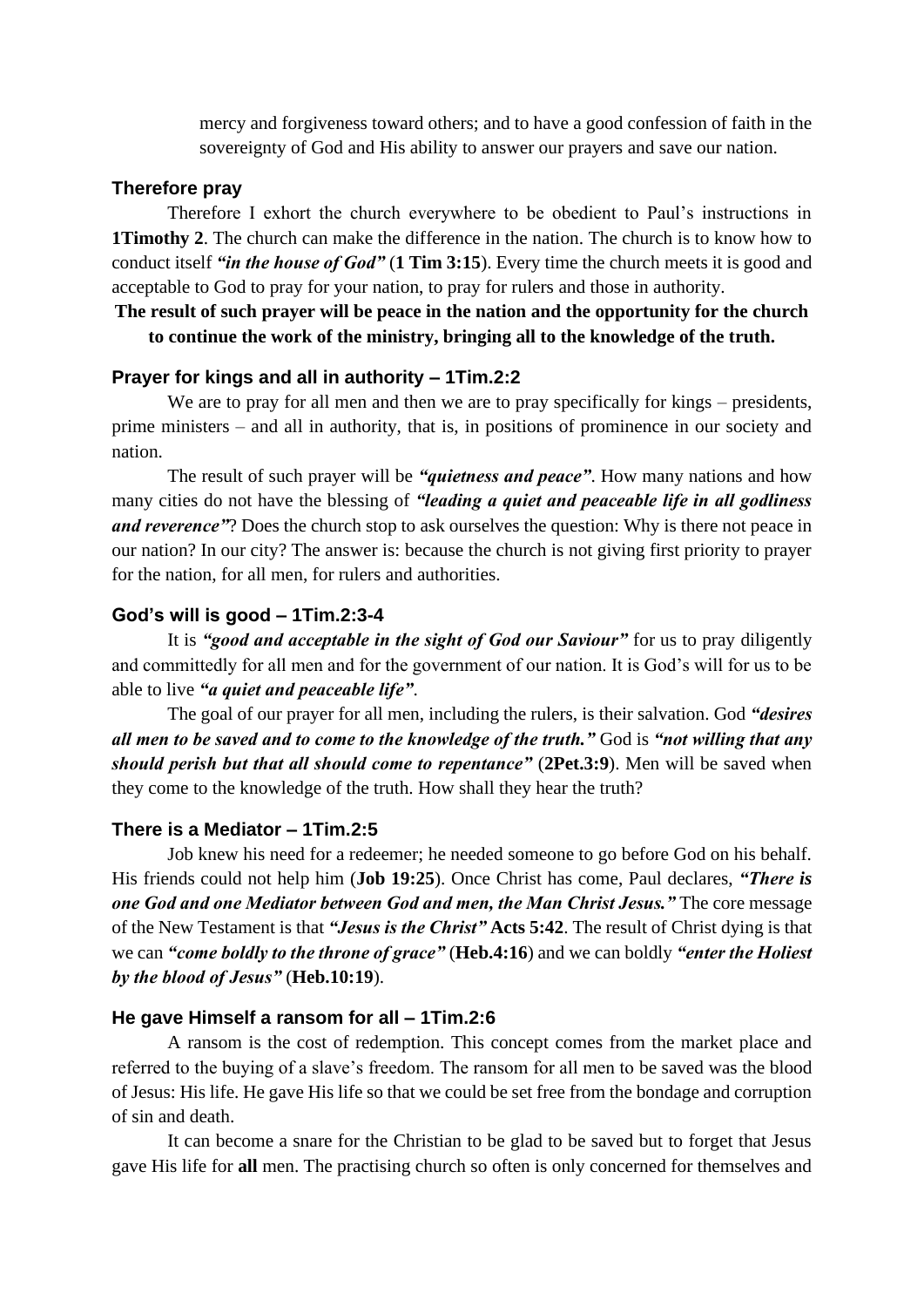for the institutional entity that they are. The message that must be testified is that Jesus *"gave Himself a ransom for all."* That message is to *"be testified in due time."*

This is the issue: the truth of who Jesus is, that He is the Christ [Messiah **Acts 2:36**], that He is the Son of God [God manifest in the flesh **1Tim.3:16**], that He is **the only way** to the Father (**Jn.14:6**), and that through His death men can be saved. Therefore the truth of who Jesus is and the Scriptural reality of what His death on the cross has done, is to be *"testified in due time"*.

### **Appointed a preacher, an apostle, a teacher – 1Tim.2:7**

The expected result of the church fulfilling its responsibility to pray for *"all men, for kings and all who are in authority"* is:

- that God will appoint preachers, apostles and teachers *"of the Gentiles in faith and truth."*
- these appointed ministries carry the primary responsibility to *"testify"* concerning Jesus the Christ and the ransom He paid for men to be saved.
- these appointed ministries carry the primary responsibility to preach and teach *"the knowledge of the truth"* so that *"all men"* can be saved.
- for God's will to be done, there is to be the appointment of preachers [this could include both prophets and evangelists as both these ministries are preaching ministries], apostles and teachers again today.

## **The commission is the same as Paul received**

These appointed ministries are to convey the message of the gospel to the Gentiles. Gentiles are those who are not saved. The majority of the human race is not saved. There is a huge need for concerted committed prayer for all men so that God will respond and appoint again preachers, apostles and teachers of the calibre of Paul.

Paul's calling was *"to bear My name [Jesus] before Gentiles, kings and the children of Israel"*, Paul was to *"suffer many things for My name's [Jesus] sake"* (**Acts 9:15-16**). In these days God is sending us to the nations as preachers, apostles and teachers and He has authorised us to testify to the Gentiles, and also to the lost sheep of Israel which is the church. We are to preach that Jesus is the Christ [Messiah – the King who came]; that Jesus is God manifest in the flesh.

#### **To Kings**

The apostolic message that is going forth and being received in many nations already often reaches to the highest levels of civil government and political office in those nations. I have personally had a minister of a government request a home meeting with me and the team and he had us lay hands on him and pray for him. One of our sons, preaching in Central Africa, had a president's wife and a minister of State attend his meetings. As a result, the President of that country asked for a young apostle in that country to come and teach in his home church.

#### **In faith and truth**

These appointed ministries are *"in faith and truth"*. *"Faith comes by hearing and hearing by the word of God"* **Rom.10:17**. The faith here refers to the doctrines, the apostles' doctrine (**Acts 2:42**) and *"the faith which was once for all delivered to the saints"* (**Jude 3**).